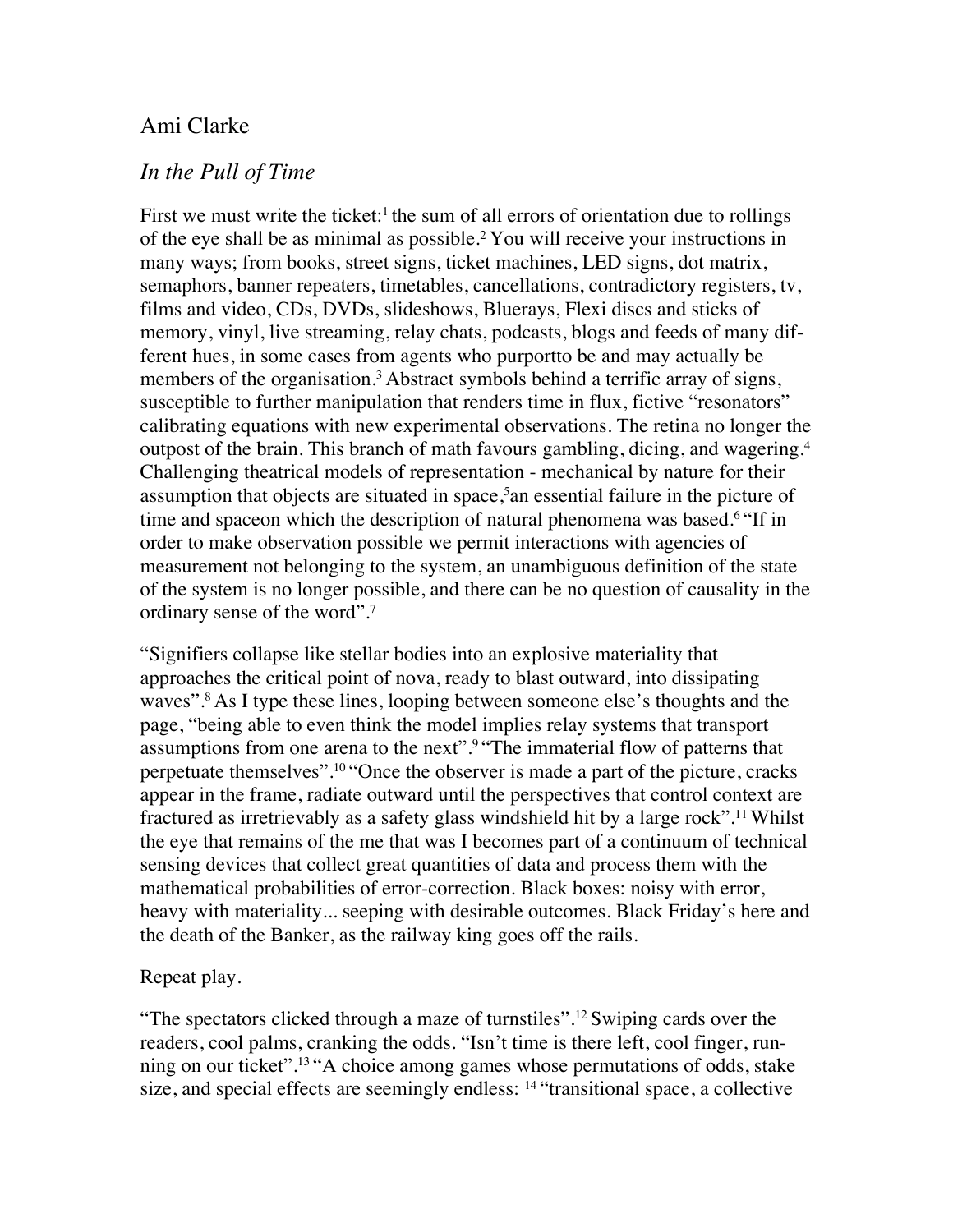time on device, timelessness and nothing".15 Fifty-eight million in pounds captured by an automated system that prints money, grinds pearls from the grit of passage. "A series of entrapments, that can't be fully appreciated from the inside".16 Maximum REVPAC:<sup>17</sup> that's revenue per available customer. "Liquidity,<sup>18</sup> flow, accelerated circulation, psychic, sexual, pertainingto the body - capital circulates, gravity and any fixed points disappear - value radiates endlessly in every direction".19 "Sexuality as a catchword and a model".20 Repeat play. As the liberal subject although more than ever an autonomous individual, loses its mind as the seat of identity.21 Repeat play. And a writing machine that shifts one half one text and the other through a page frame on conveyor belts<sup>22</sup>,  $f^{***}$ s to ebbing carbon dioxide.

For lives bigger than pain pump up your cash, "prosumption, endless mutability, the organisms internal milieu, profit promising integration assemblage".23 In the grip of its, event frequency, scripting. A mode of self-equilibrium; cash cows controlling time, holding worldly contingencies in abeyance - a manufactured certainty - holding you in its grip. Event frequency, scripting. The Addiction Delivery Device,<sup>24</sup> electronic morphine, spitting data bullets of accelerated time. Repeat play. In the eye of the storm. "A simulacrum which experience has forever crossed up, baffled and surpassed, as in any system".25 Fetishizing as it deconstructs.26 Those naked little spasms of self (that occur at the end of the world). A perpetual becoming, ceiling ugly truths, stagnant and trapped.<sup>27</sup> The inanity of everything connected; daisy chain orgy, whilst being riven with antagonism conflict and probation.<sup>28</sup> As the repeater repeats repeat play. There is no certainty. Those who need certainty are of no interest to this department.

### *lets speed things up*

A fixed backdrop unaffected by the events taking place within it couldn't express acceleration, defined as a relation between points alone.29 Space is neither the aether nor the other - space isn't made up of anything, and time trumpets as a function of space co-ordinates. A field of immanent forces and events, goodbye to any substrate, material points, and motions. "The swingof the pendulum brought about the demise of time, standardized and reinforced it, a form of pure rationality, bound integrally with a universal optical theory of space. Paradoxically, the insertion of time into space relieved space of its grasp on material points and introduced the field, both abstract and concrete". Time as relative and contingent, a space of propagation and effects. A field of immanent forces and events, containing: functions, vectors, speeds and velocity, with respect to the axes of a coordinate system: x, y, z, and T, yes, time again. Plastic zones of influence. Dynamism, not Futurism you fool (we reject any a-priori reality; that is what divides us from the Cubists). The arrow of time became a gradient, such as a temperature gradient. Changes within an intensive field not visible to the eye.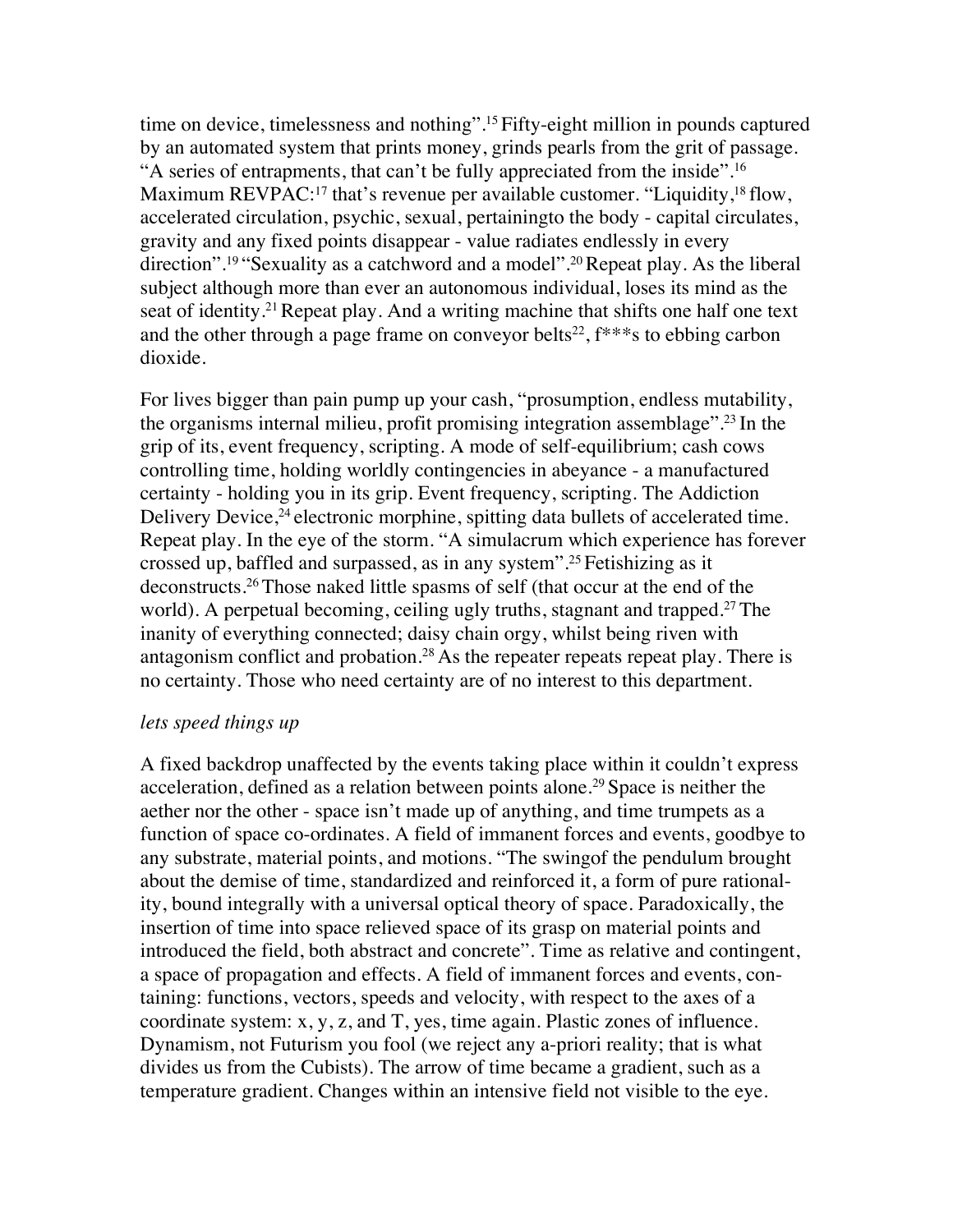Perpetual flows of deviation or difference - nothing behind phenomena. "A flatness that due to its contracted space obeys a set of principles different from that of the space of visual perception". Aggravated Kafka fictions. "Contiguity no longer presupposes proximity".<sup>30</sup>

Just listen. One of the multitude of complex perceptions that act in combination with such things as the horizon. Shifting perceptions - the sample - a fundamental musical element – "the consummation of Western modernist impulses towards the atomization of musical material",<sup>31</sup> and control of that material on ever-lower levels. "Multiplication and delinearization of horizons and perspectives: 3D animation technologies incorporating multiple perspectives".32 Hyper-reality.<sup>33</sup> A space of impossible structures - constituting an entirely new mode of speculative thought.<sup>34</sup> "Modelling software that generates forms from differential encoding of parameters, algorithms as actual objects: spatiotemporal data structures".<sup>35</sup> The unleashing of unlived reality<sup>36</sup> by means of models<sup>37</sup> according to infinite chains of simulations. "A semiology of simulation<sup>38</sup> based on the premise of the end of referentiality in the economic, as well as linguistic field".39 As the structural play of value gets the upper hand. "Signs exchange against each other, rather than against the real: the result of a process of technical modelling".40 Finance: the transversal function of immaterialization and the performative action of indexicality. "Acts of speech that produce immediate affects in the very instant of their enunciation in the semio-capital boom"41 and the cocaine amphetamine Prozac-fuelled dot com crash. As the myth of energy flatlines. Precipitated by Black Monday and an automation of multiple point systems linked trading.<sup>42</sup> Repeat play. "An electronic communications network executing trades at unheard of speeds, trading in penny-wide decimalized increments, producing a level of complexity easier handled by computers".<sup>43</sup> "Flowing through financial circuits as enterprise is set free from territorialized material assets and become signs, ideas, information, knowledge and linguistic exchange, compatible with the protocols of inter- functionality as competing fragments of time,<sup>44</sup> in the accelerating rhythms of the virtual machine". Counters in a game of gambling. Repeat play. "An abrupt transition to a new all-machine phase characterized by large numbers of sub-second, ultra-fast, extreme events accelerating ever-faster versions of existing behaviours".45 New regimes emerge as<sup>46</sup> only a fly, its faster metabolic rate and critical flicker fusion frequency, has time to escape<sup>47</sup> an ecology of competitive machines featuring 'crowds' of predatory algorithms.48

"Casino capitalism borne with ever expanding complexity, in the frigid orgy of pornography".49 Repeat play. Sprawl of recombinant time cells - secretions soft wipe the screen smearing rigid grimace of those enacting our pleasures by prosthesis. "Metal orgasms flickering rainbow colours come in wet scenic railways of dream".<sup>50</sup> As the economy remains depressed. Wealth surges upwards.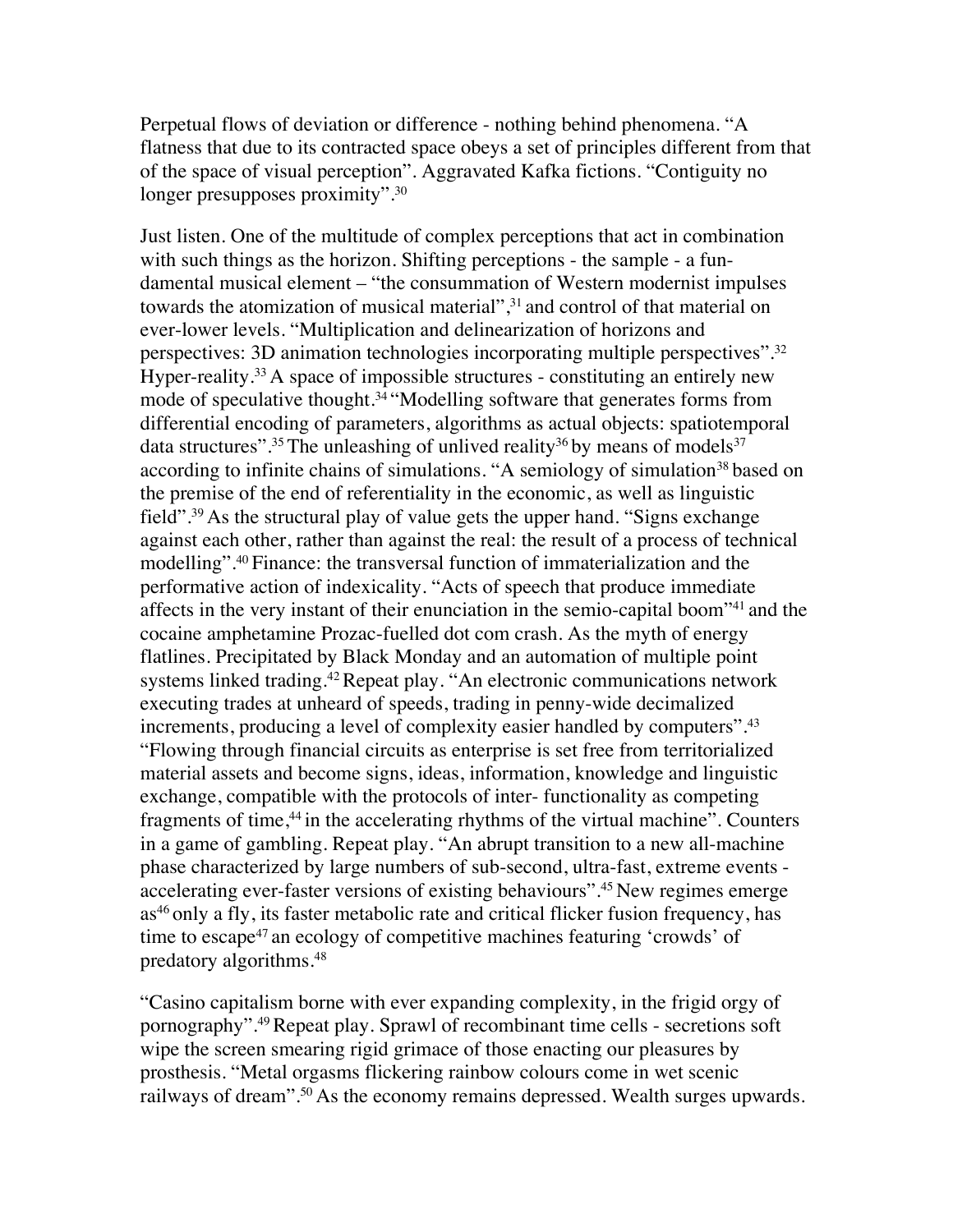"Hi-tech global finance melds into ancient rites and customs that underline its separateness and power with mystifying pomp".51 "A Teflon-like, medieval institution" emerging from a 'missed time' with no direct evidence of it ever coming into existence. And that missing time, a time before time, a time before space time, a space without time, "plumbs markets with proprietary technology for unethical advantage through illicit control. Fraudulently siphoning off untold billions in market liquidity through back doors, trojans, worms and viruses".<sup>52</sup> "In what's no longer just a vision machine but a sorting machine, shifting from serial and optical control to modulatory control of data.53 Within an explosion of creative potential, ceaselessly enclosed in its modulation. Living labour as the engine and the engineer of its own enclosure".54 Repeat play. "Autonomous agents internalize their directives. A virus that will infect and inflect the future":55 "signifiiers, concepts and fictions - material entities that have real physical effects as well as geographical locations, just as virus exist in space and time".56

Whilst the eye that remains of the me that was I, perpetuates in "a suspended state of relative autonomy and self-invention, within a 'dream architecture' of affective capture. An oneiric space in which ideas plant themselves as a virus"57 "activated and created by very small units of sound and image".58 "When the human nervous system unscrambles the scrambled message, it will seem to the subject",<sup>59</sup> like my very own idea, just occurred to me. Repeat play. "A becoming ontological of power. A space of impossible structures: disjunctive baroque-cartesian synthesis. Penrose stairs as a model photographed at such an angle to document a ruse, a piece of theatre".60 I plummet into the rift. "A flexible control method that no longer makes its plea to the transcendental but is collapsed instead into immanence".<sup>61</sup> "The perfect crime".<sup>62</sup> "Falling".<sup>63</sup> Into an excess of language. "Unstable, irresolvable and non- exchangeable language".64

Beyond the present limit.<sup>65</sup>

Repeat play.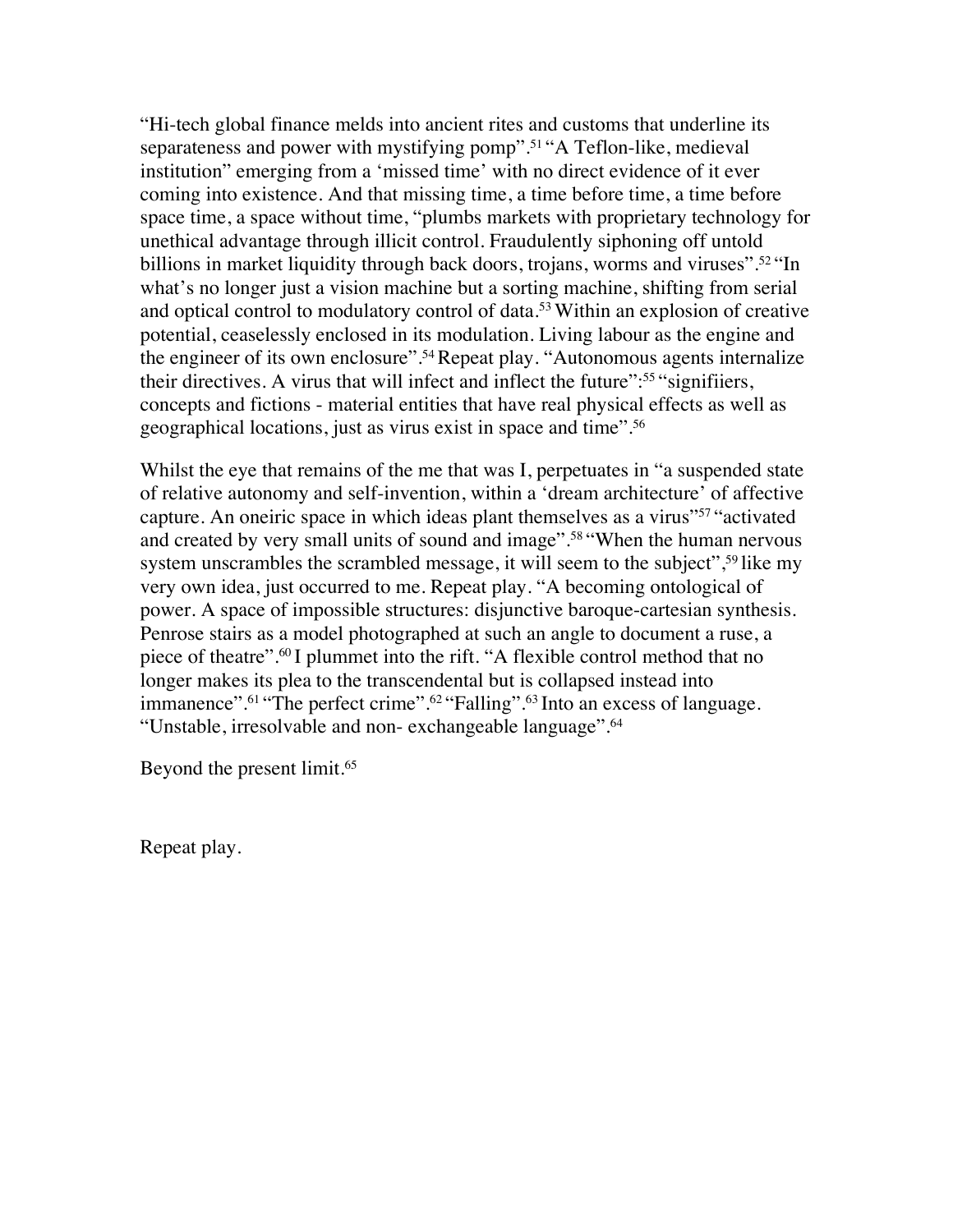1, 3, 21, 22

**The Ticket that Exploded** by William Burroughs

2, 5, 6, 7

**The Culture of Diagram**, by John Bender and Michael Marrinan

4

**Review of Liber De Ludo Aleae** (Book on Games of Chance) by Gerolamo Cardano. Decoding Cardano's Liber de Ludo Aleae David Bellhouse. Tartaglia, Cardano and Ferrari - 16th Century Mathematics - The Story of Mathematics

8, 9, 10, 11, 12, 13, 18, 19, 20, 26

**How We Became Post-Human.** Virtual Bodies in Cybernetics, Literature, and Informatics by N. Katherine Hayles

14, 15, 16, 17, 18, 19, 20, 23, 24

**Addiction by Design: Machine Gambling in Las Vegas by** Natasha Dow Schüll, 2014.

25, 37, 38, 40, 41, 49, 62

**Forget Foucault, Forget Baudrillard**, (Semiotext) Jean Baudril- lard with Sylvere Lotringer

27, 28, 56 **Paul Levi Bryant** – facebook – 2013

29, 30

**Architectures of Time: Toward a Theory of the Event in Modernist Culture** by Sanford Kwinter

31

**Atoms and Errors: Towards a History and Aesthetics of Micro-sound** by Phil Thomson. Organised Sound journal, Volume 9

32, 33, 63**The Wretched of the Screen** by Hito Steyerl

34, 35, 36

Review of **Contagious Architecture** by Luciana Parisi, By Jeremy Lecomte. Mute Oct 2013

39

**Capital and Language. From the New Economy to the War Economy** by Christian Marazzi

42, 43, 51, 52

**The tax haven in the heart of Britain** by Nicholas Shaxson. New Statesman. Published 24 February 2011

44, 64, 65